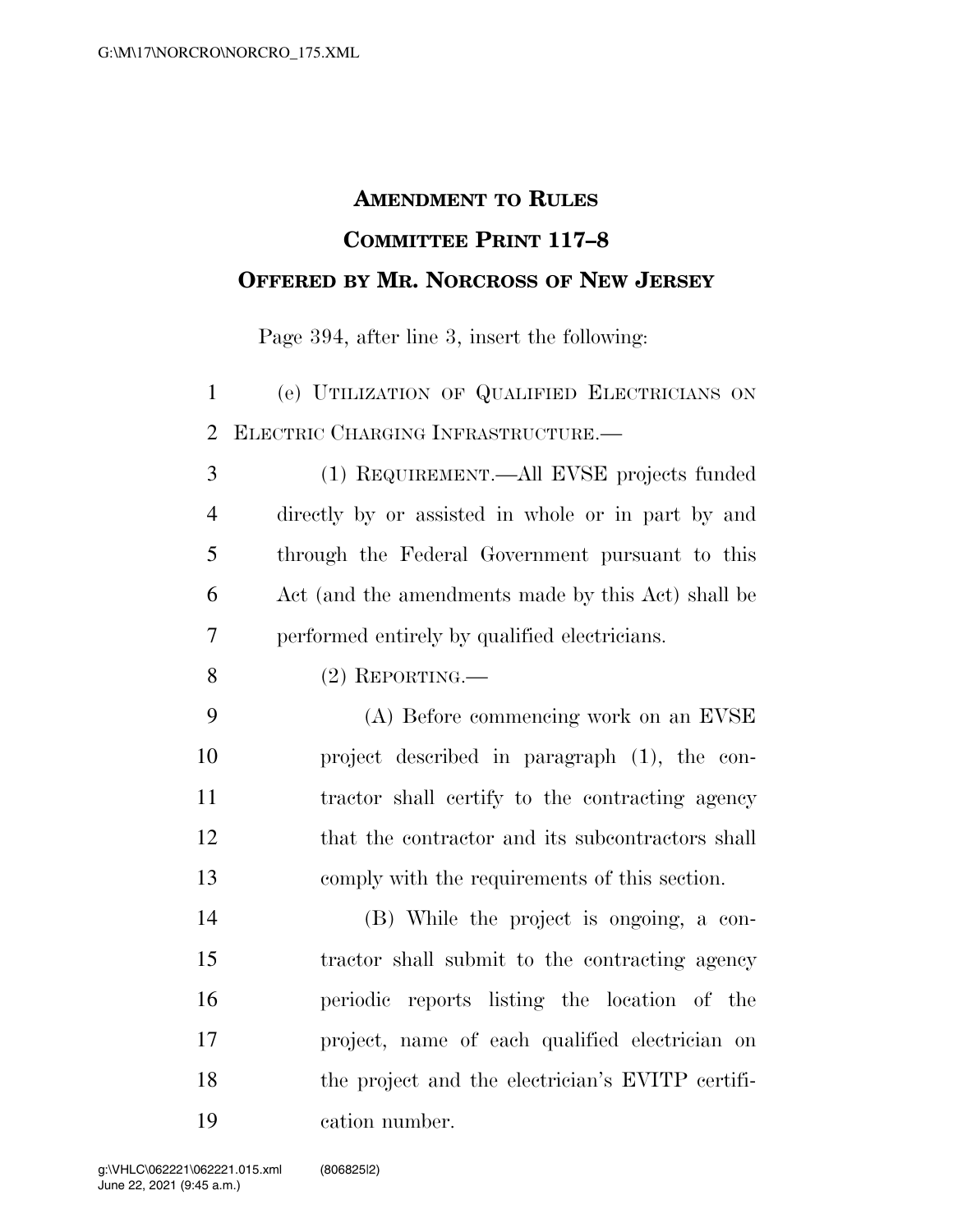(C) A contractor and any subcontractor shall maintain all personnel records relating to the requirements of this subsection for a period of at least 3 years after final completion of the work. (D) The information under this subsection shall be public and shall not be exempt from disclosure under section 552(b) of title 5, United States Code, or any other similar State,

local, or Tribal law.

 (E) If a contracting agency determines that any of the information described in this subsection contains false or misleading informa- tion that was provided knowingly or with reck- less disregard for the truth, or omits informa-16 tion that was omitted knowingly or with reck- less disregard of the truth, the contractor or subcontractor for which the information was submitted shall be prohibited from performing work on projects described in paragraph (1) for a period of 5 years, and shall be further subject to penalties and sanctions, including contract termination.

 (F) Any misrepresentation or omission in-cluded in the reporting required by this sub-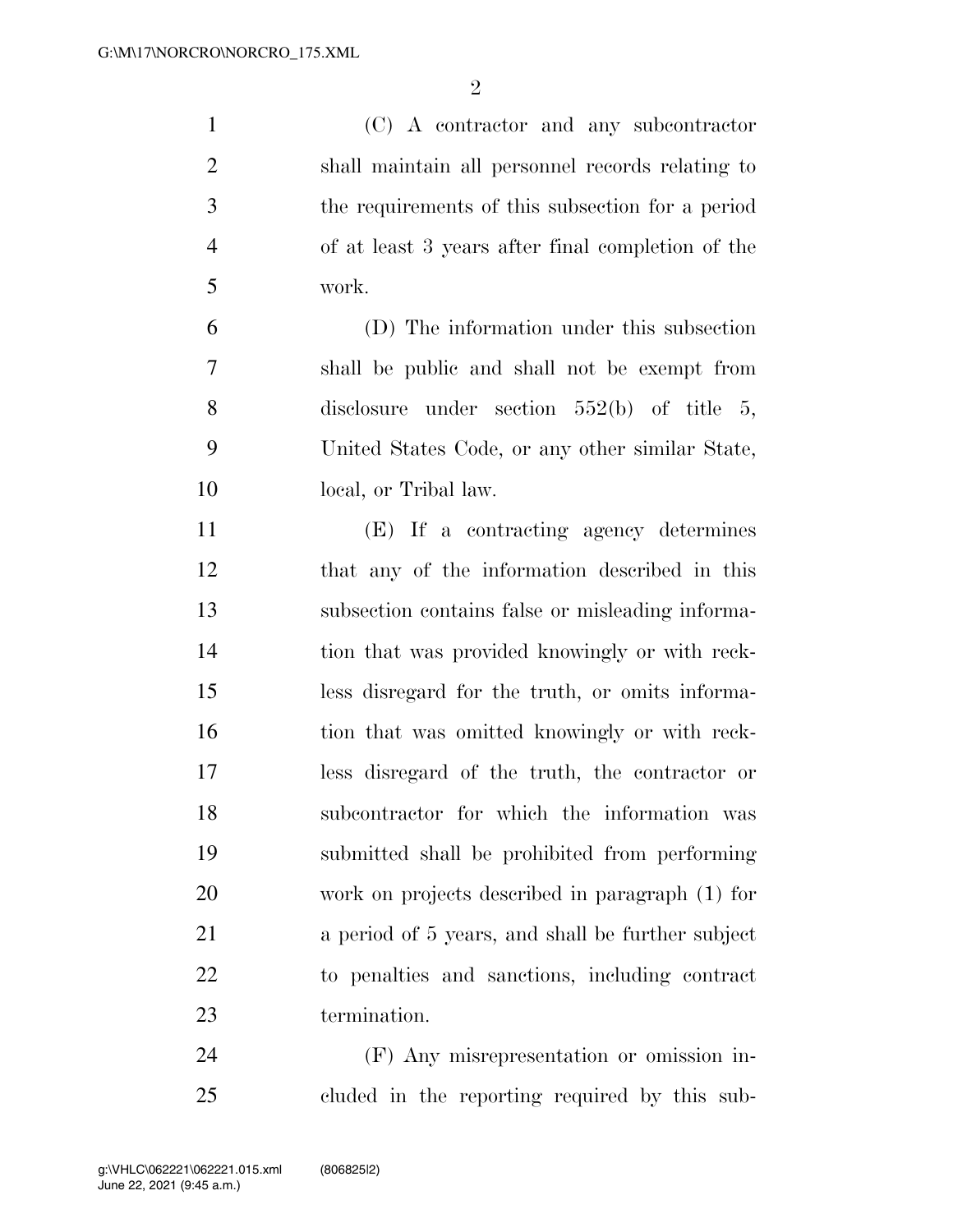section shall constitute a false record or state- ment material to a false or fraudulent claim for purposes of subchapter III of chapter 37 of title 31, United States Code.

(3) ENFORCEMENT.—

 (A) If a contracting agency determines, upon receipt of a complaint or its own initiative, that a project described in subsection (a) is not being carried out in accordance with the re- quirements of this section, the contracting agency shall withhold from or require the pay- ment by the contractor of a penalty, in the amount of not less than \$5,000 but not more than \$10,000, depending on the severity of the violation and the compliance history of the con- tractor. Such violations shall be grounds for contract termination.

 (B) Contractors shall be jointly and sever- ally liable for any violation committed by a sub-contractor under this section.

 (C) Contractors and subcontractors that violate this section shall be prohibited from per- forming work on projects described in sub-section (a) for a period of five years.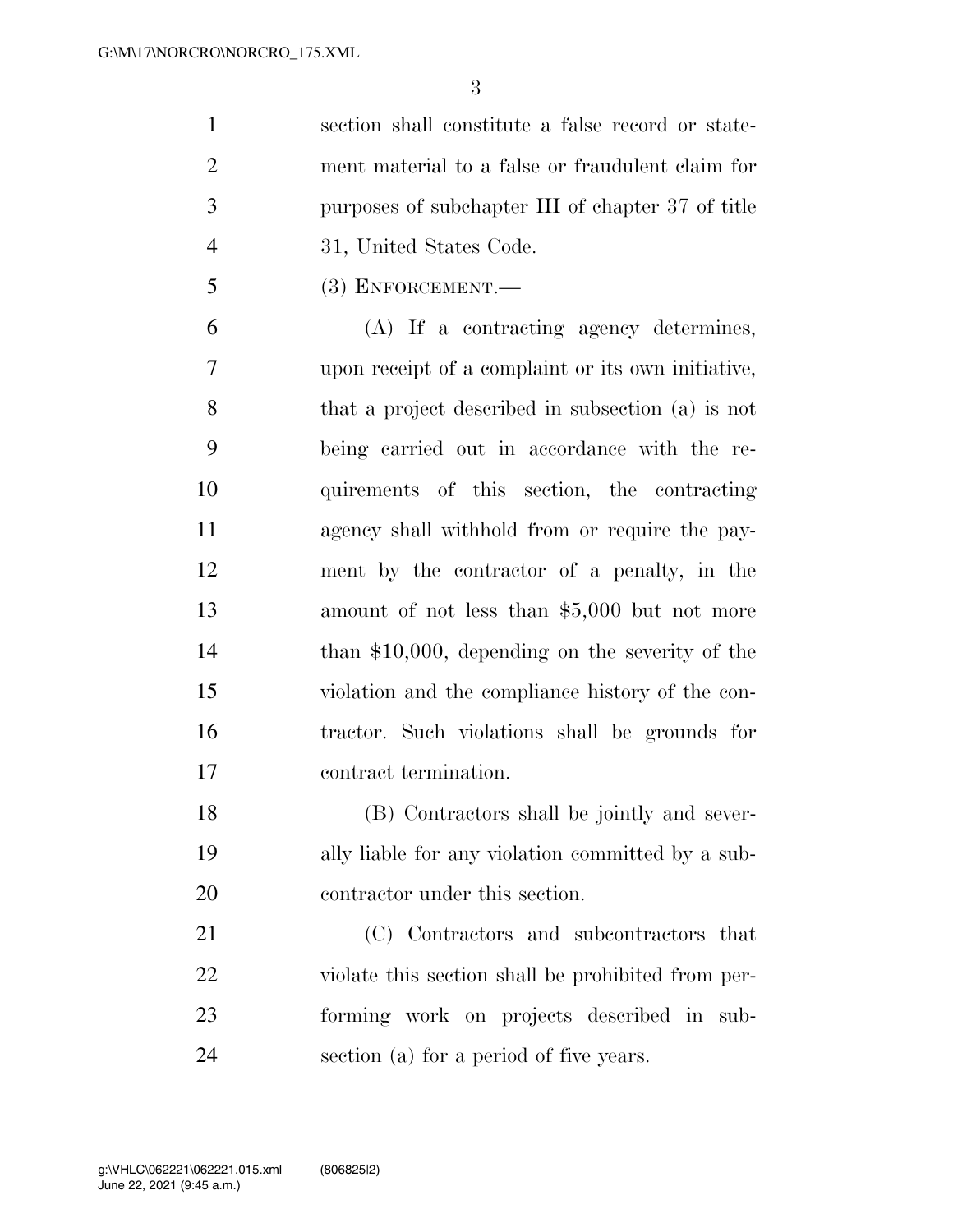(4) DEFINITIONS.—In this subsection, the fol-lowing definitions apply:

 (A) CONTRACTING AGENCY.—The term ''contracting agency'' means a Federal agency or other entity carrying out an EVSE project on behalf of such agency. The term also in- cludes recipients of Federal assistance, includ- ing a State, Indian Tribe, State transportation department, unit of local government, metro- politan planning organization, special purpose district or public authority with a transpor- tation function, including a port authority, and a public-private partnership.

 (B) CONTRACTOR.—The term ''contractor'' means a general contractor or other lead or prime contractor on a project described in para-graph (1).

 (C) EVSE.—The term ''EVSE'' means Electric Vehicle Supply Equipment or other in- frastructure related to the charging of light-, medium-, and heavy-duty electric vehicles, in- cluding commercial and public sector fleets. EVSE shall also include shipside or shoreside electrification for vessels and ground support equipment at ports.